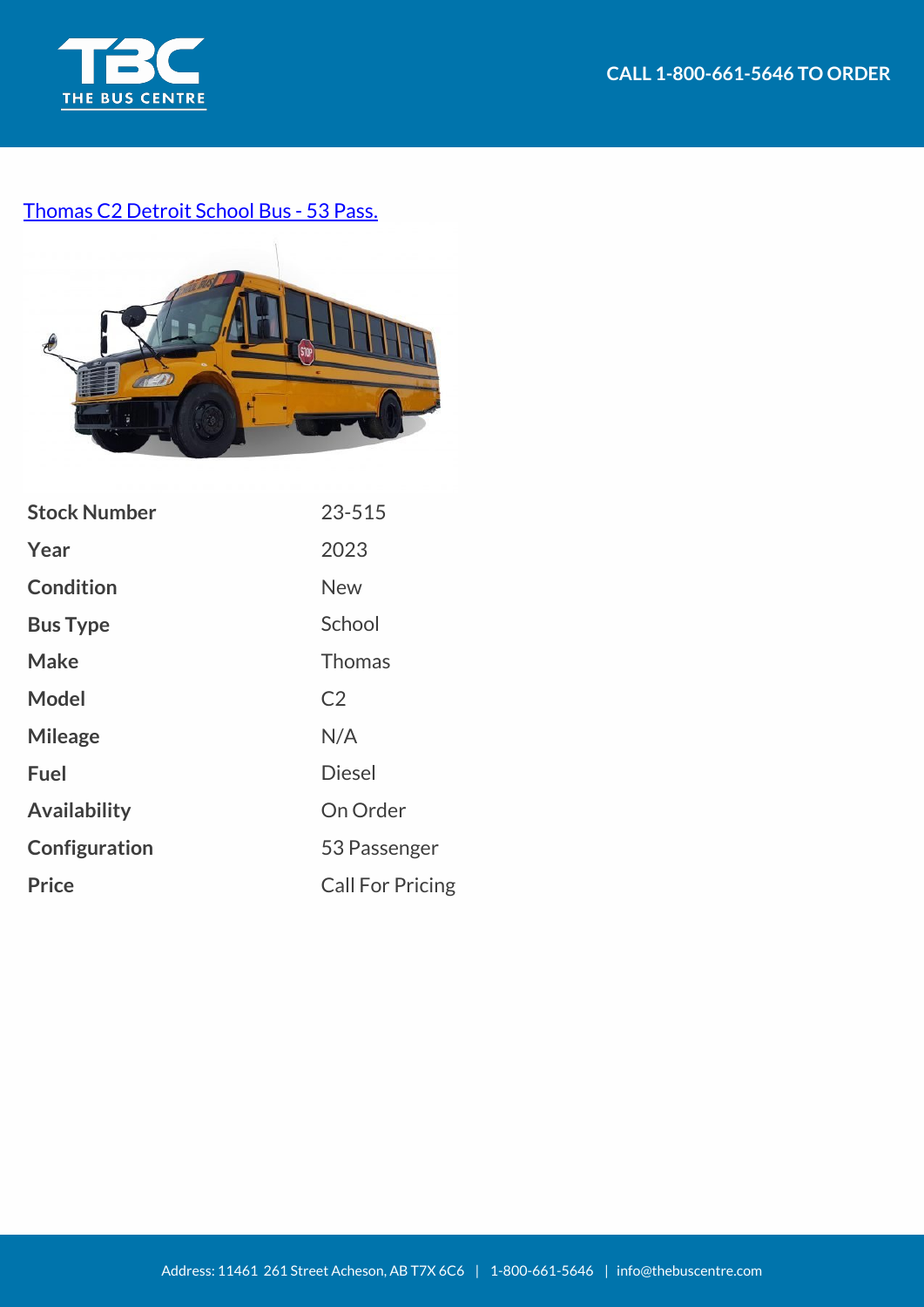

## **THOMAS C2 DETROIT SCHOOL BUS - 53 PASS.**

[Download Vendor Brochure](https://thebuscentre.com/wp-content/uploads/Brochures/Thomas/specsheet-c2-school-canada-winter-2017.pdf)

[Download Engine Spec Sheet](https://thebuscentre.com/wp-content/uploads/Brochures/Thomas/specsheet-detroit-dd5-summer-2019.pdf)

Unit 23-515

## **This Unit:**

- 2023 Thomas/Freightliner Saf-T-Liner C2 / 220hp Detroit Diesel
- 53 Passenger
- Tilt/telescopic steering
- Panoramic windshield
- Driver heated seat
- Heated remote mirrors
- Safety grab handles and steps
- Engine Brake
- Zonar equipped

## **Multiple units on order**

The Bus Centre is your one-stop bus shop. Without a doubt, you'll get the best sales, service and parts support in the busing industry. In fact, we carry a full warehouse of parts that are ready for pickup or shipping when you need them. Because we have such experienced staff, you'll get the support and knowledge base you need. Service technicians at The Bus Centre are fully trained and as a result, provide you with the excellent service you expect. In fact, we're the best as servicing wheelchair units because it's our specialty.

We have buses available from a variety of manufacturers: Thomas Built Buses, Diamond Coach, Starcraft, Collins and Malley are sure to have a unit that fits your needs. Even though we're located in Alberta, it's no problem for us to deliver to British Columbia, Ontario and all the way to the Easter Canada. From stock units to custom builds, we're sure we can meet the needs you have. Give us a call today if you are interested in this unit or recommendations for a comparable product.